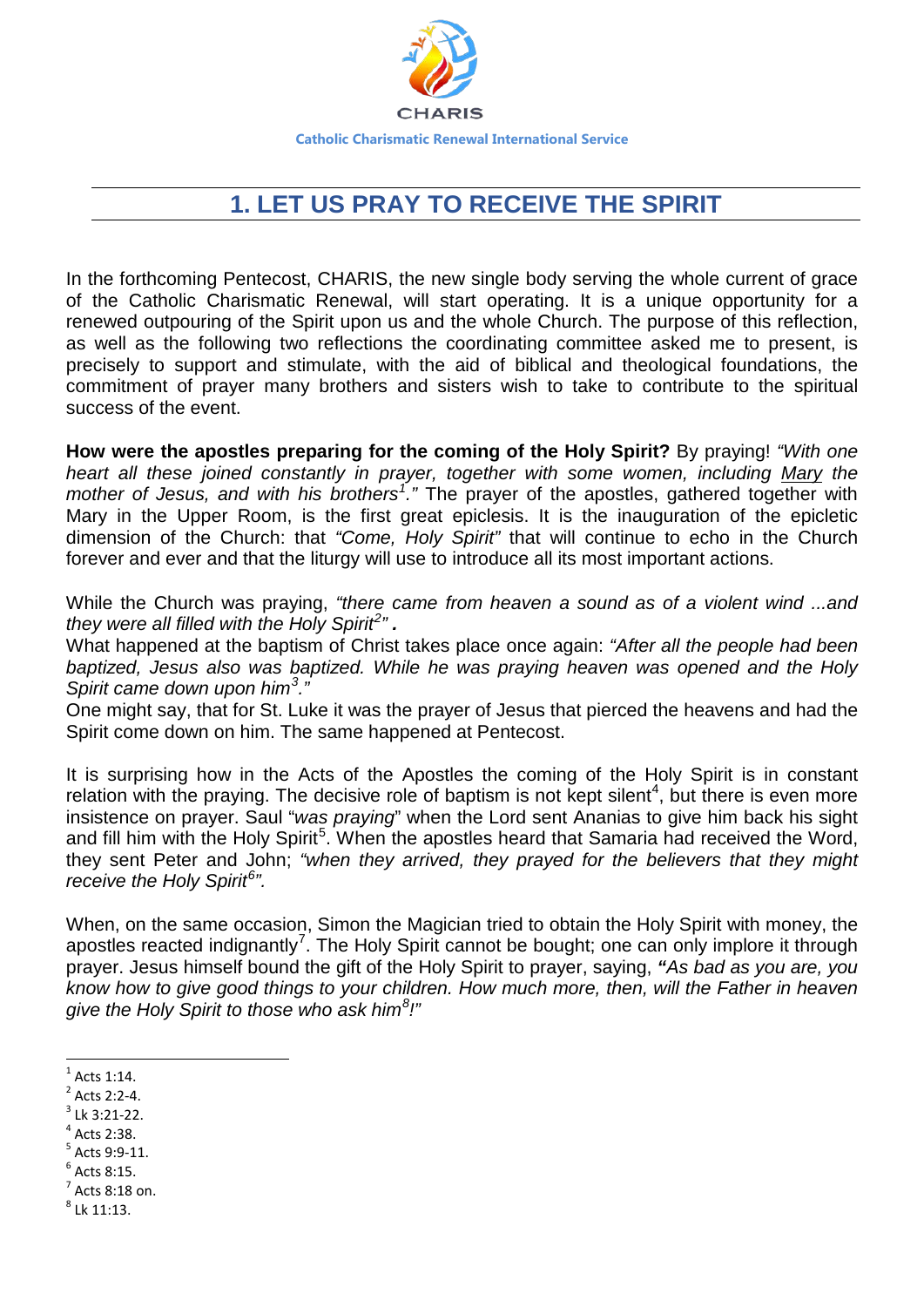

He bound it not only to our prayer, but also, and above all, to His prayer, saying, *"I will ask the Father and he will give you another Helper[9](#page-1-0) ."* 

Between prayer and the gift of the Spirit, there is the same circularity and permeation that exists between grace and freedom. We need to receive the Holy Spirit to be able to pray, and we need to pray in order to receive the Holy Spirit. The gift of grace comes first, but then we need to pray for this gift to be preserved and increased.

However, this should not remain some kind of abstract and unspecific teaching. It must say something to me personally. Do you wish to receive the Holy Spirit? Do you feel weak and want to be clothed "*with the power from on high[10](#page-1-1)*?" Do you feel lukewarm and want to be heated up? Dry and want to be watered? Rigid and want to be bent? Discontented with your past life and want to be renewed? Pray, pray, pray! May the quiet cry never fade: *Veni Sancte Spiritus*, come Holy Spirit!

If a person or a group of faithful, gather in prayer and retreat, determined not to rise before they are clothed with the power from on high and baptized in the Spirit, that person or that group will not rise without first receiving what they have asked for and indeed much more. This is what happened at that first retreat in Duquesne where the beginning of the Catholic Charismatic Renewal took place.

Our prayer must be like that of Mary and the apostles 'unanimous and persevering.' Unanimous or with one accord (con-corde) (homothymadon) literally means, done with one mind and 'one soul' alone. Jesus said, *"In truth I tell you once again, if two of you on earth agree to ask anything at all, it will be granted to you by my Father in heaven[11](#page-1-2)."* 

The second distinctive feature of the prayer of Mary and of the Apostles is 'perseverance.' The original Greek word expressing this quality of Christian prayer (proskarterountes) indicates a tenacious, insistent action, the act of being constantly diligent. It is translated with persevering, or assiduous, in prayer, but one could also translate it with "holding on with tenacity" to prayer.

Proskarterountes is a very important word because in the New Testament it is the most common term used to translate this special attitude of prayer. Shortly after, in the Acts we meet it again, when we read about the first believers "*who were added to their number"*, and *"remained faithful to the teaching of the apostles, to the brotherhood, to the breaking of the bread and to the prayers[12](#page-1-3)".* St. Paul, too, pleaded with them *"be persevering in your prayers and be faithful as you stay awake to pray[13](#page-1-4)".* In a passage from the Letter to the Ephesians, we read, *"In all your prayer and entreaty keep praying in the Spirit on every possible occasion[14.](#page-1-5)"* 

The essence of this teaching derives from Jesus, who told the Apostles the Parable of the Persistent Widow, to teach them they *"should always pray and never become discouraged[15"](#page-1-6).*  The Canaanite woman is the living illustration of an insistent prayer that does not accept getting discouraged and eventually grants her what she wanted. At first, she asks for the healing of her

 $\overline{a}$ 

- $^{11}$  Mt 18:19.
- <span id="page-1-3"></span><span id="page-1-2"></span> $12$  Acts 2:42.
- <span id="page-1-4"></span><sup>13</sup> Rm 12:12, Col 4:2.
- <span id="page-1-5"></span> $14$  Eph 6:18.
- <span id="page-1-6"></span><sup>15</sup> Lk 18:1.

<span id="page-1-0"></span> $^9$  Jn 14:16.

<span id="page-1-1"></span><sup>&</sup>lt;sup>10</sup> Lk 24:49.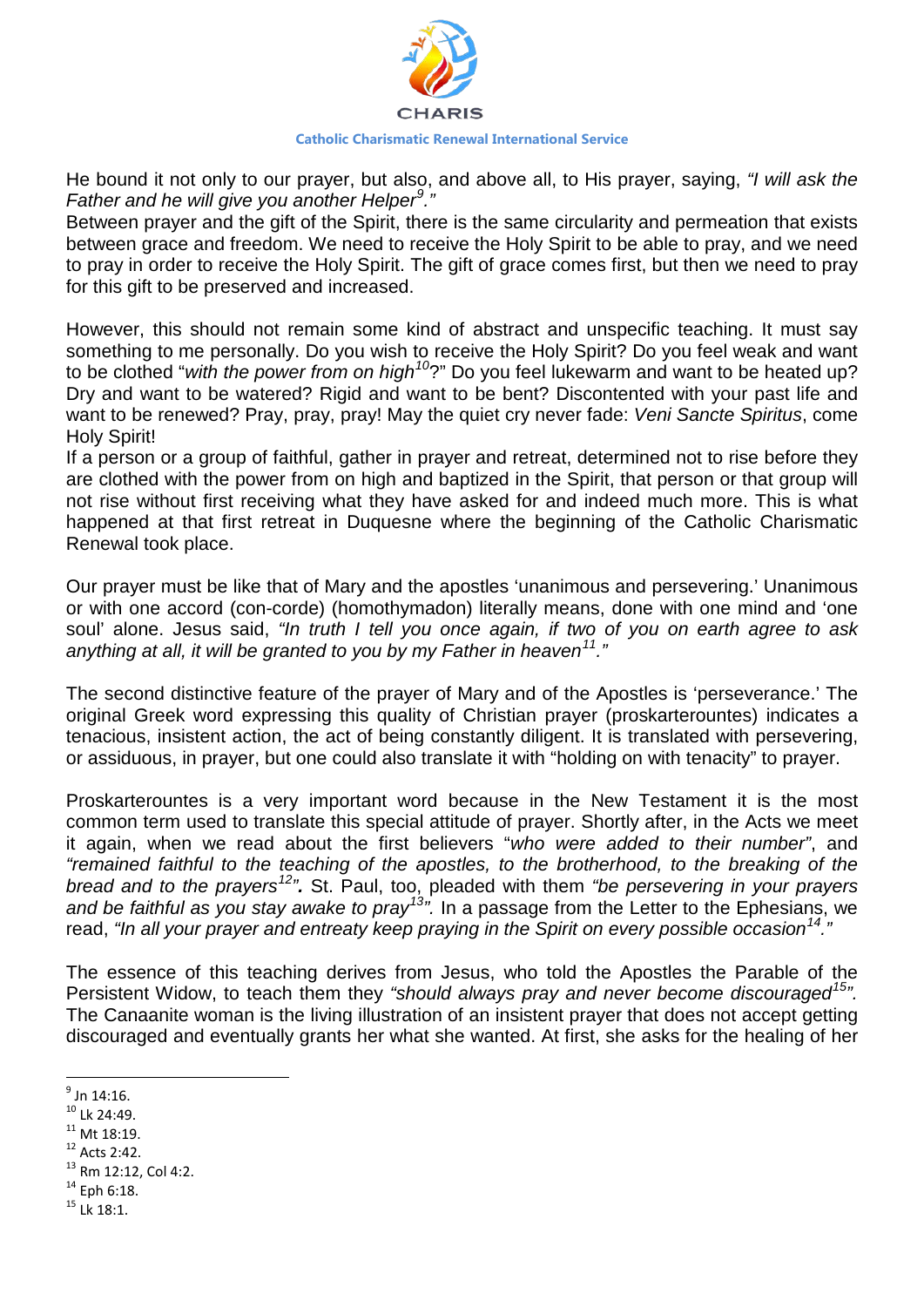

daughter and Jesus – Scripture says – *"said not a word in answer to her".* She insists, and Jesus replies, *"I was sent only to the lost sheep of the House of Israel".* She then throws herself at His feet, and Jesus rebuts, *"It is not fair to take the children's food and throw it to little dogs".* What an answer! Enough to be discouraged! But the Canaanite woman does not give up and retorts, *"Ah yes, Lord; but even little dogs..."* and Jesus gladly exclaims: *"Woman, you have great faith. Let your desire be granted[16](#page-2-0)".* 

Praying for a long time, with perseverance, does not mean using many words, indulging in vain "*babble like the Gentiles[17](#page-2-1)".* Persevering in prayer means to ask often, never cease asking, never cease hoping, never surrendering. It means not giving oneself rest and nor giving it to the Lord either, *"No rest for you, as you keep Lord's remembrance! And give him no rest either until he restores Jerusalem[18"](#page-2-2).* 

But why should prayer be persevering and why should God not listen to it immediately? Is it not He himself who, in the Bible, promises to listen immediately, as soon as he is called, or rather even before one has stopped praying?

*"Thus, before they call, I shall answer, before they stop speaking, I shall have heard[19](#page-2-3)."* Jesus rebuts, *"Now will God not see justice done to his elect if they keep calling to him day and night even though he still delays helping them? I promise he will see justice done to them[20"](#page-2-4).* 

Does experience not blatantly contradict these words? No, God promised to always listen and to listen to our prayers without delay, and so He does. We are the ones who have to open our eyes. It is absolutely true that He keeps His word. In delaying the rescue, he already recues; actually, this deferral is itself already a form of rescue.

It is so because He wishes not to grant the petitioner's will too quickly, but rather wants to assure him a perfect recovery. Here we need to distinguish between fulfilling the request according to the petitioner's will or according to his or her needs, where the latter eventually amounts to their salvation.

Jesus said: *"Seek and you will find, knock and the door will be opened to you[21](#page-2-5)".* On reading these words, we immediately think of Jesus promising to give us all the things we ask for, and we are perplexed when we see it rarely happens. However, he actually meant one thing: *"Look for me and you will find me, knock and I will open to you"*. He promises to offer himself, going beyond the petty things we ask of him, and this promise is always unfailingly kept. He who seeks Him finds Him; he who knocks has His door opened and once this happens all the rest becomes secondary.

When the object of our prayer is the good gift par excellence, that which God himself wants to give us above all things - the Holy Spirit, then we must watch out for all possible deceit. We tend to conceive the Holy Spirit, more or less consciously, as a powerful help from above, a breath of life that comes to pleasantly revive our prayer and fervor, to make our ministry efficient and carrying the cross easier. You have prayed like this for years to have your Pentecost, and it

l

<span id="page-2-0"></span><sup>16</sup> Mt 15:21.

 $17$ Mt 6:7.

<span id="page-2-2"></span><span id="page-2-1"></span> $18$  Is 62:6-7.

 $19$  Is 65:24.

<span id="page-2-4"></span><span id="page-2-3"></span><sup>&</sup>lt;sup>20</sup> Lk 18:7.

<span id="page-2-5"></span> $21$  Mt 7:7.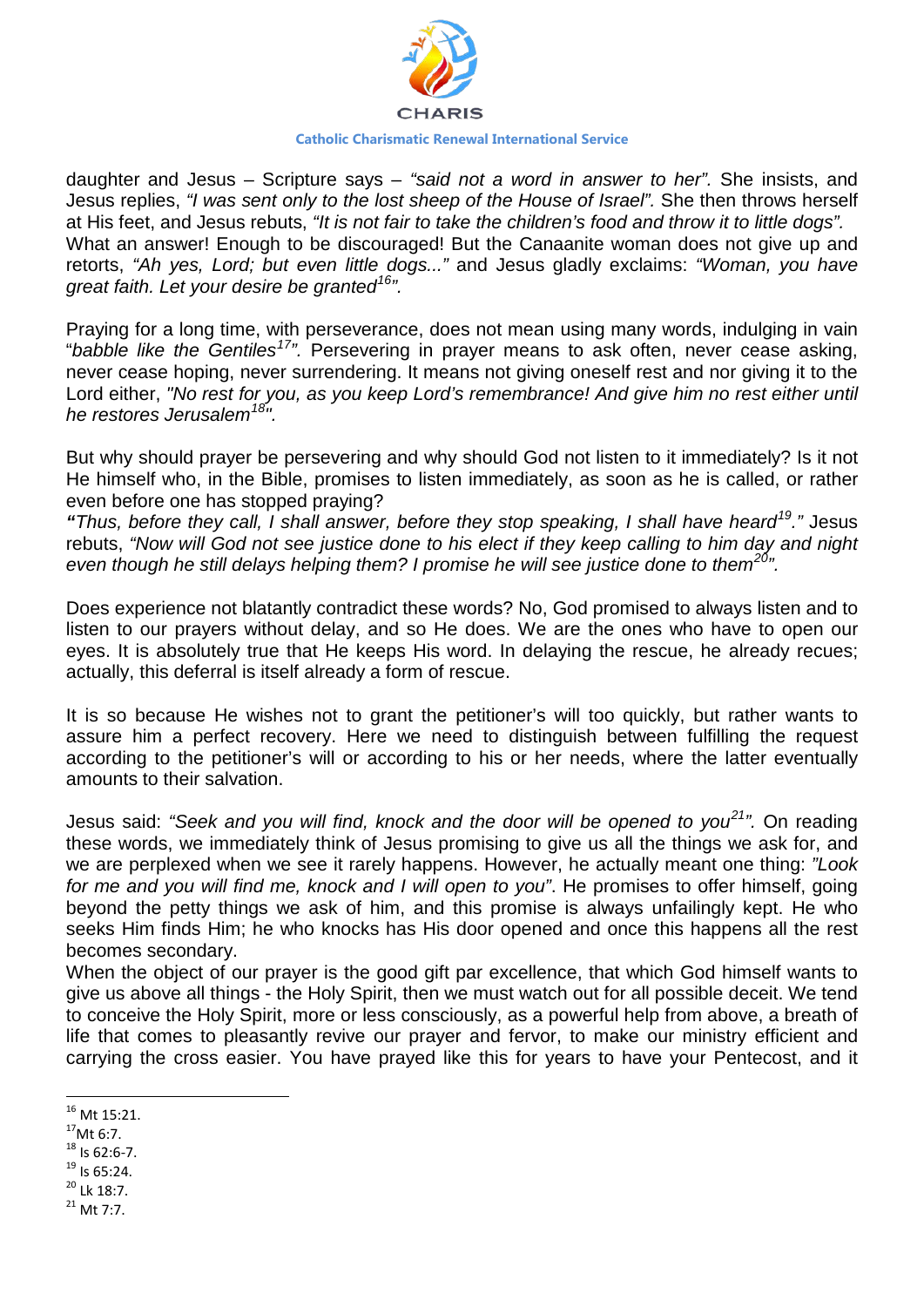

seems to you that there has not been a breath of wind. None of what you expected to happen has happened.

The Holy Spirit is not outpoured to empower our selfishness. Just have a better look around yourself. Perhaps all that Holy Spirit you asked for yourself, God granted it to you, but for others. Perhaps the prayer of others around you, thanks to your words, has been renewed and yours has continued hard earned as before. Others before you, have had their hearts pierced, have felt compunction and crying have repented, but you, you are still there asking for that grace.

Let God enjoy His freedom; make it a point of honor to grant God his freedom. This is the way he has chosen to give you his Holy Spirit and it is the most beautiful way. Who knows if some Apostle, on the day of Pentecost, watching the penitent crowd pierced by the Word of God, I wonder, felt some envy and confusion thinking they had not yet cried for crucifying Jesus of Nazareth? Saint Paul, who was accompanied in his preaching by the manifestation of the Holy Spirit and its power, pleaded three times to be freed from the thorn in his flesh, but was never heard and had to accept to live with it "*for the power of God to better rest in him[22"](#page-3-0).*

In the Charismatic Renewal, prayer manifests itself in a new form compared to the past: that of a prayer in-group or a group prayer. By taking part in them one understands what the Apostle meant when he wrote to the Ephesians: *"Be filled with the Spirit. Sing psalms and hymns and inspired songs among yourselves, singing and chanting to the Lord in your hearts, always and everywhere giving thanks to God who is our Father in the name of our Lord Jesus Christ[23"](#page-3-1).* And again: *"In all your prayer and entreaty keep praying in the Spirit on every possible occasion[24"](#page-3-2).* 

We only know two basic types of prayer: liturgical prayer and private prayer. Liturgical prayer is a communal one, but it is not spontaneous; private prayer is spontaneous but is not communal. We need moments in which we can pray spontaneously, as the Spirit dictates, but sharing our own prayer with others, putting together the various gifts and charisms and enriching each other with our fervor; putting together the different 'tongues of fire' to form a single flame. In short, we need a prayer that is both spontaneous and communal.

We have a great example of this 'charismatic' prayer, both spontaneous and communal, in Acts 4. Peter and John, freed from prison with the order to no longer speak in the name of Jesus, return to their community and begin to pray. One proclaims a word of Scripture *("Princes plot together against the Lord and against his Anointed"*), another has the prophetic gift of applying the word to the situation of the moment; there is like an "uprising" of faith that gives the courage to ask for "healings, signs and wonders". In the end what happened at the first Pentecost takes place again and *"all were filled with the Holy Spirit" and continue to preach Christ "with honesty"*.

A special gift to ask the Holy Spirit to grant us on the occasion of the renewal and unification of the serving organizations is that the wonder of those first charismatic prayer groups should be revived, where the presence of the Holy Spirit could almost be breathed in and the Lordship of Christ was not a truth only proclaimed but almost tangibly experienced. Let us not forget that the group of prayer or the prayer in-group is the basic element common to both prayer groups and charismatic fraternities.

<span id="page-3-0"></span><sup>22</sup> 2 Cor 12:8.

<span id="page-3-1"></span> $23$  Eph 5: 18-20.

<span id="page-3-2"></span> $24$  Eph 6:18.